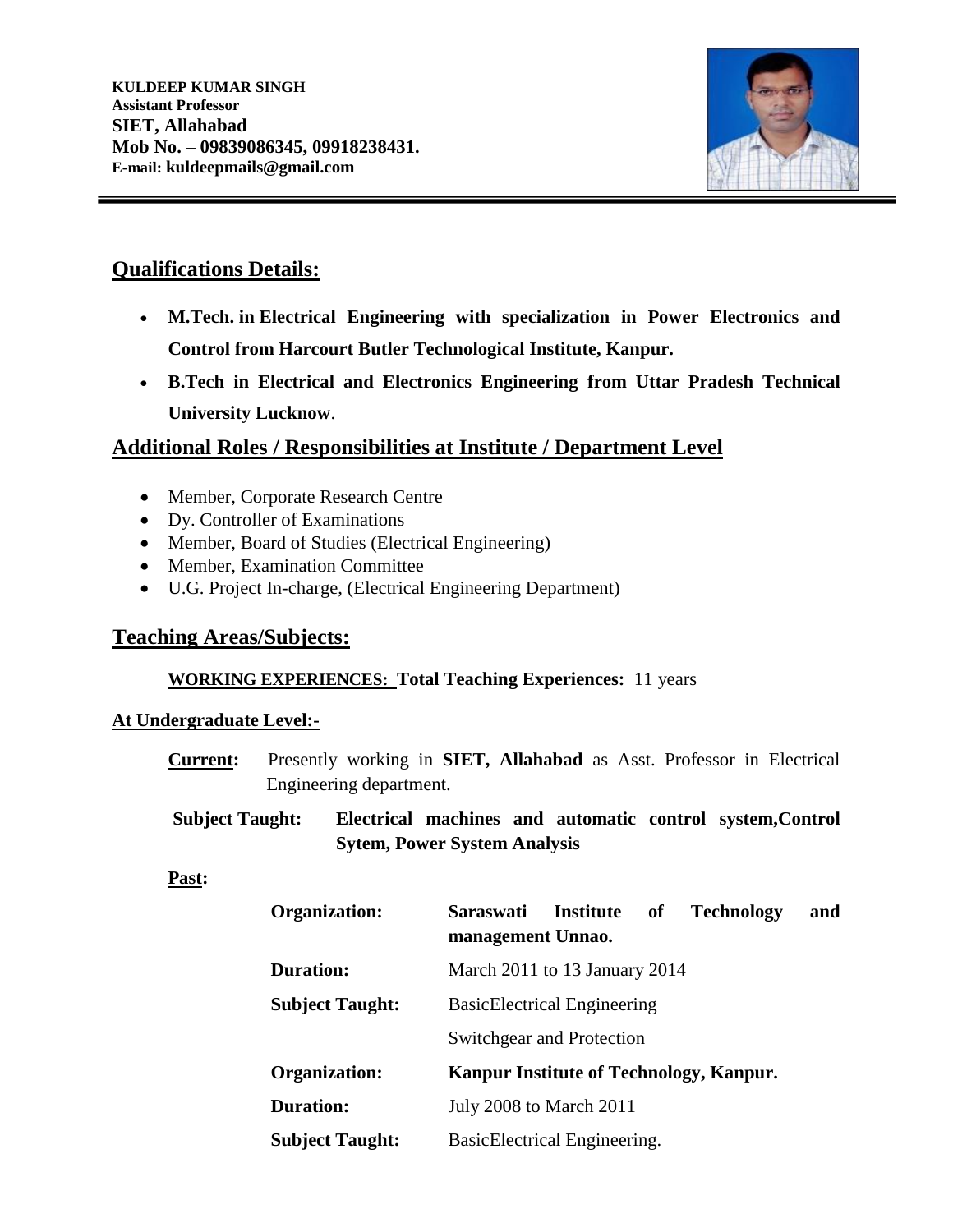Fundamental Network Analysis and Synthesis. Switchgear and Protection. Instrumentation and Process Control.

| Organization:             | S.I.E.T, Allahabad              |  |  |  |
|---------------------------|---------------------------------|--|--|--|
| <b>Duration:</b>          | September 2007 to June 2008.    |  |  |  |
| <b>Subject Taught:</b>    | Network Analysis and Synthesis. |  |  |  |
| Elements of Power system. |                                 |  |  |  |

### **Research Areas & Interest:**

 **Power Electronics, Industrial Electric Drives, Power System Security, Power Quality, FACTS, Non-Conventional Energy Resources**

## **Published Research Paper in Journal:**

| S.No | Author(s)                                          | Year | Title                                                                                                   | Complete Reference of                                                 |
|------|----------------------------------------------------|------|---------------------------------------------------------------------------------------------------------|-----------------------------------------------------------------------|
|      |                                                    |      |                                                                                                         | Journal                                                               |
|      | Mr. Kuldeep Kumar<br>Singh and Mr. J. K<br>Dwivedi | 2012 | Performance<br>Study<br>Unified<br>Power<br>Conditioner Using Matlab   Edition - ISSN 2277-<br>Simulink | of   IJSTR Volume 1 - Issue<br>Quality   11, December<br>2012<br>8616 |

## **Awards/achievements**:

- Attend a National Conference on "**Universal Human Values in Higher Education Developing Holistic Perspective at IET Lucknow in July 2018.**
- Attend a Workshop on **"Universal Human Values & Professional Ethics"** at **United College of Engineering and Research in June-July 2018.**
- Attend a Workshop on "**Power Technology**" at **Shambhunath Institute of Engineering and Technology, Allahabad in Sep 2017.**
- Attend a Workshop on "**Research Methodology, Teaching Technique & Current Technological Trends**" at **Shambhunath Institute of Engineering and Technology, Allahabad in June 2017.**